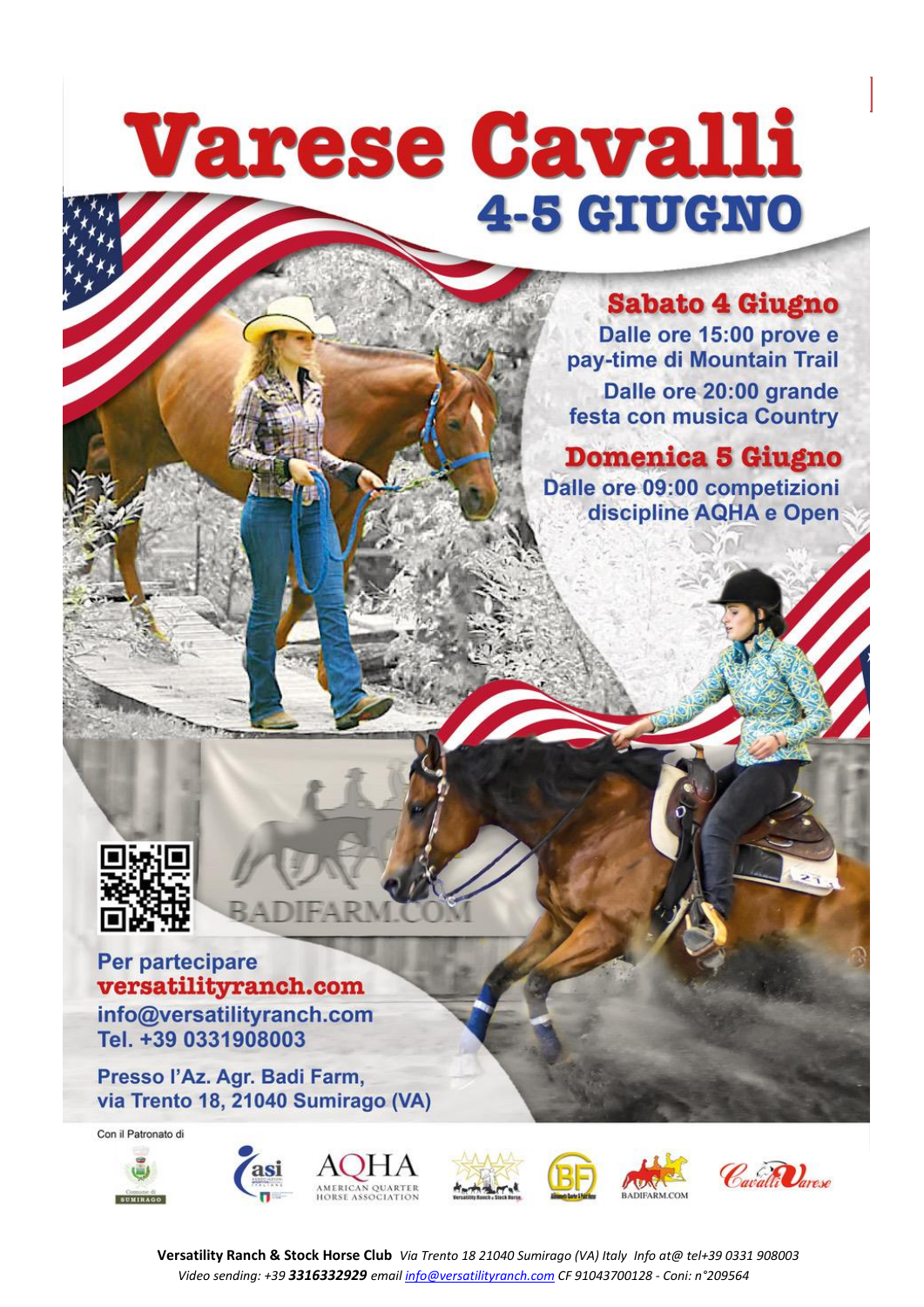### *# Halter, morfologia*



#### *Pattern:*

- *1.* **Pronti al Marker, appiombi e presentare il cavallo, passo;** *ready to the marker, set up and present your horse, walk*
- *2.* **Al centro transizione al trotto e al trotto anche nell'angolo;** *in the middle jog and continuous to jog the corner*
- *3.* **Stop, al livello del Giudice, appiombi e presentazione;** *Stop at the same level of the Judge, set up*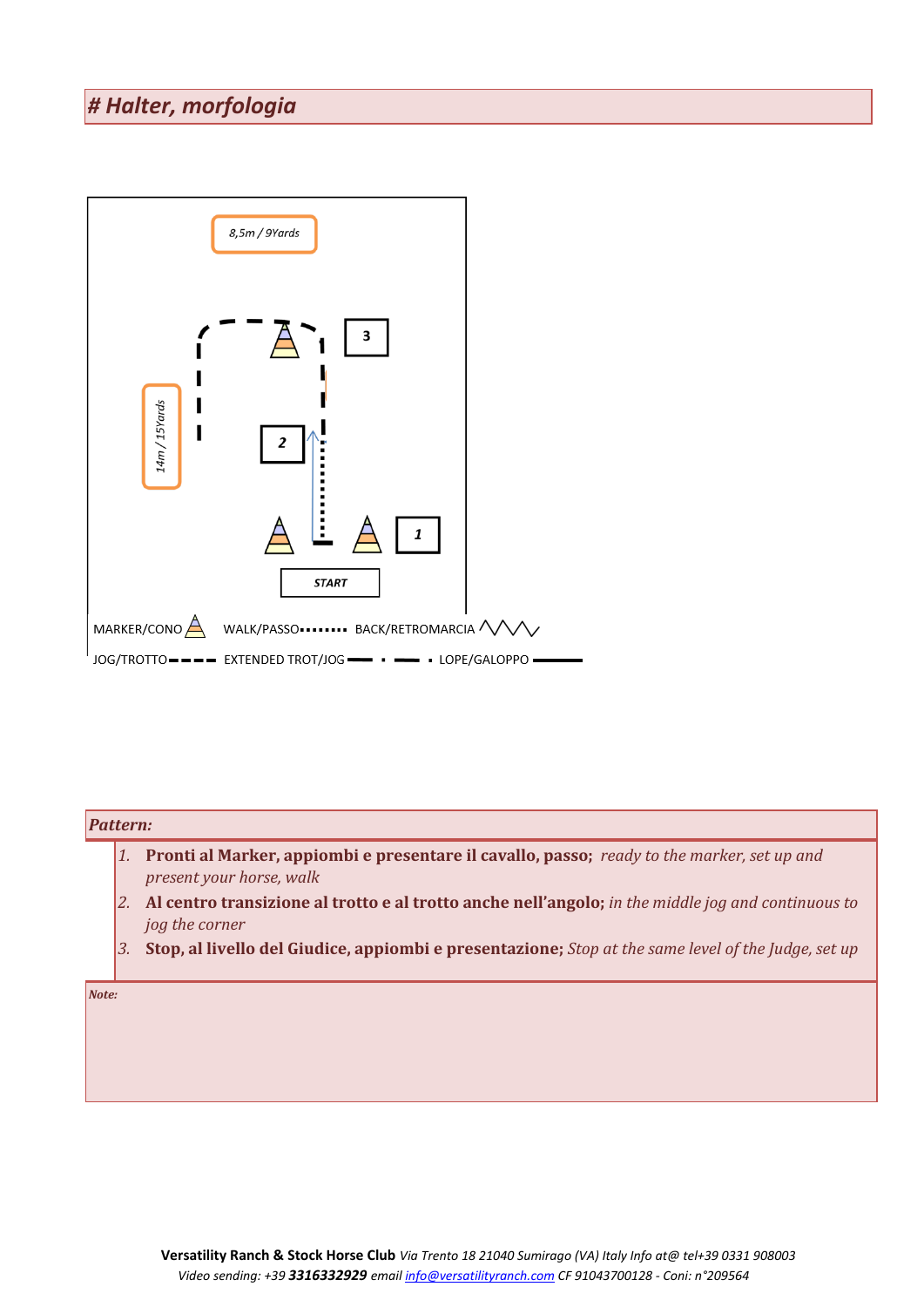### *# Pony and Beginner Showmanship at Halter*



#### *Pattern:*

- *1.* **Pronti al marker 1, presentare il cavallo, partire: passo***; ready at marker 1, present your horse, start: walk ,*
- *2.* **Trotto;** *trot*
- *3.* **Stop, Presentare il cavallo sugli appiombi***; stop, present the horse and set up*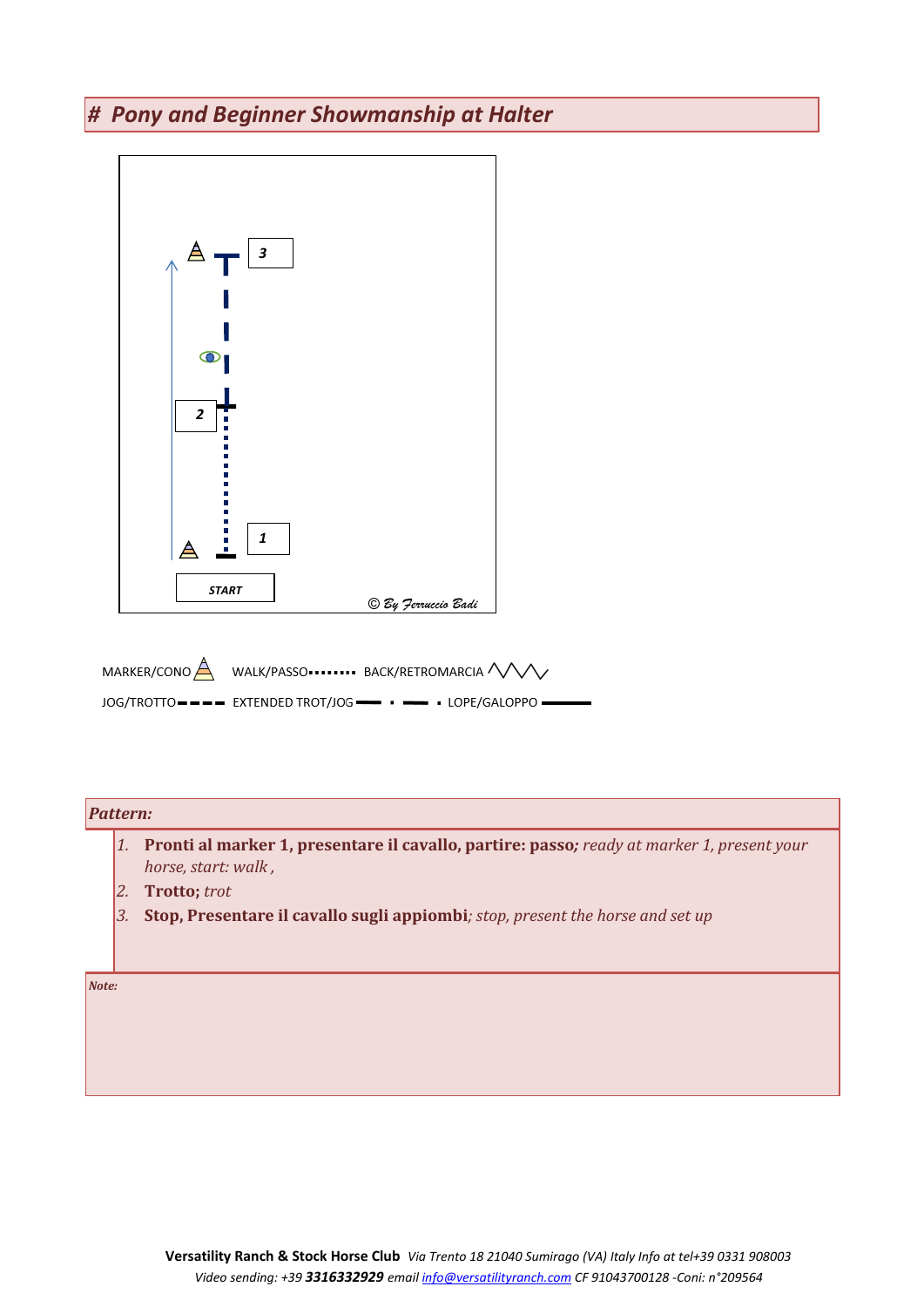### *# Walk & Trot Showmanship at Halter*



 $LOG/TROTTO$  = = = EXTENDED TROT/JOG =  $\bullet$  = = + LOPE/GALOPPO =

#### *Pattern:*

- *1.* **Pronti al marker 1, presentare il cavallo, partire: passo***; ready at marker 1, present your horse, start: walk ,*
- *2.* **Stop e appiombi /ispezione;** stop and set up / inspection
- *3.* **Al cenno del Giudice trotto sino al marker;** *at the dismissal from the judge jog till marker*
- *4.* **Stop, Presentare il cavallo sugli appiombi***; Stop, present the horse and set up*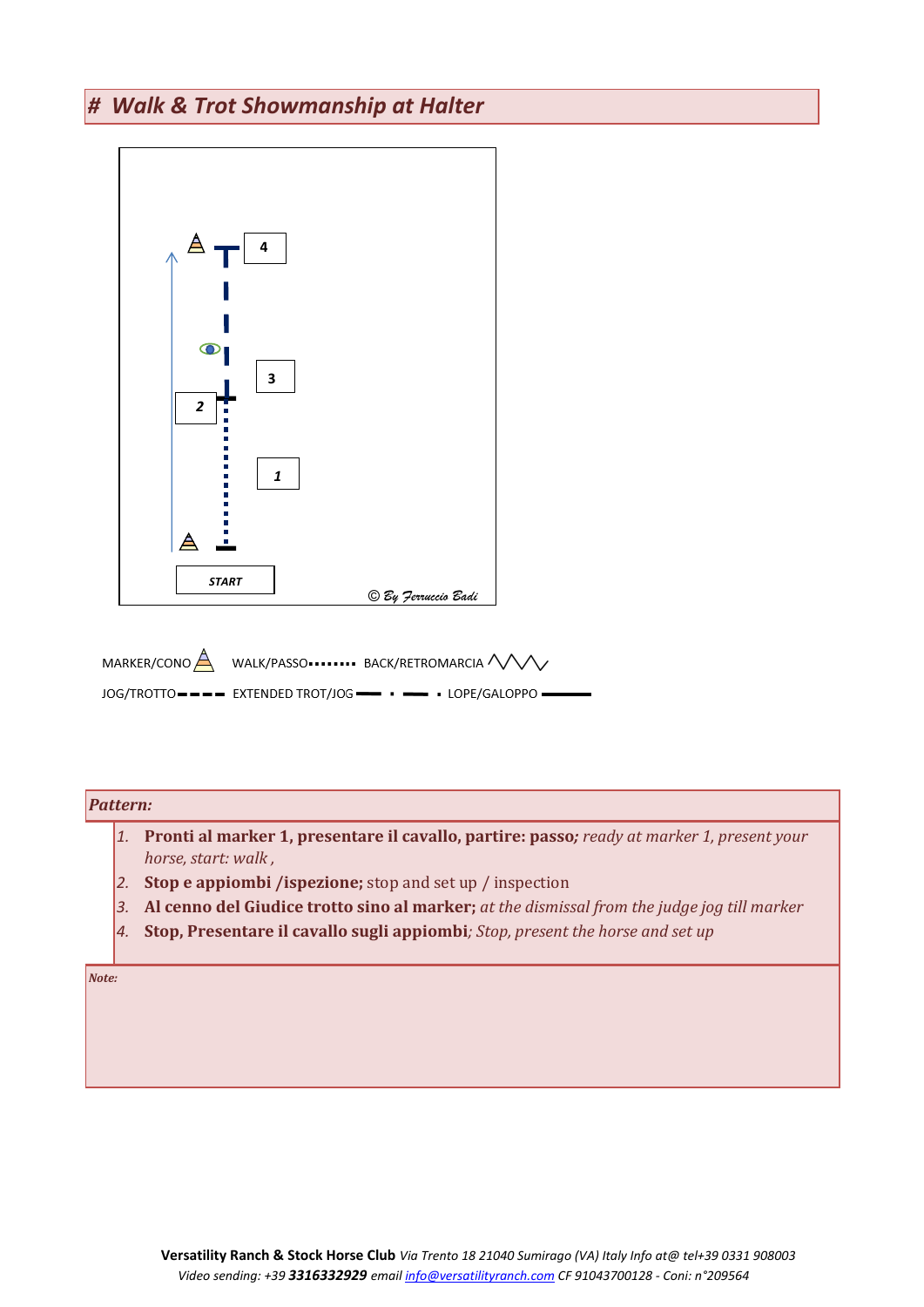### *# Rookie Showmanship at Halter*



#### *Pattern:*

- *1.* **Pronti al marker 1, presentare il cavallo, partire: passo***; ready at marker 1, present your horse, start: walk ,*
- *2.* **Stop e appiombi /ispezione;** stop and set up / inspection **\***
- *3.* **Al passo volta;** *walk a circle*
- *4.* **Quando in linea trotto al marker, stop;** *when in line jog till marker, stop*
- *5.* **Presentare il cavallo sugli appiombi***; present the horse and set up*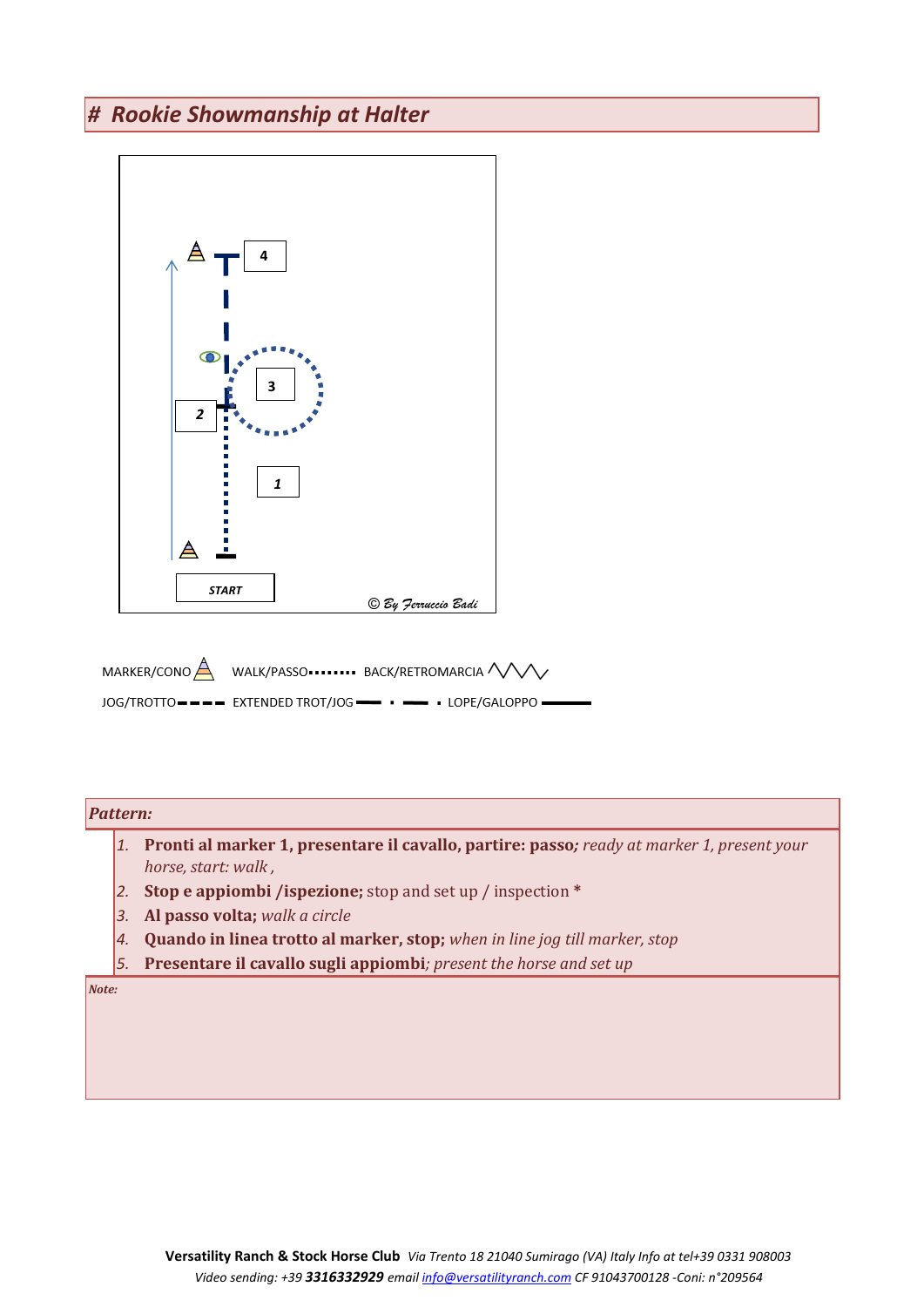### *# NOVICE Showmanship at Halter (youth- amateur)*



#### *Pattern:*

- *1.* **Pronti al marker, presentare il cavallo, partenza passo per 1/3 della lunghezza, stop;**  *ready to the marker, present your horse, walk to 1/3 of the line stop.*
- *2.* **Stop e appiombi /ispezione;** stop and set up / inspection **\***
- *3.* **90° a destra**; **passo per mezza volta, stop***;* 90°to the right *walk half of a circle,*
- *4.* **Jog cerchio destra, non chiuderlo, stop**; jog circle to the right do not close it, stop
- *5.* **Back 4 m, stop ;** *back 4m and stop*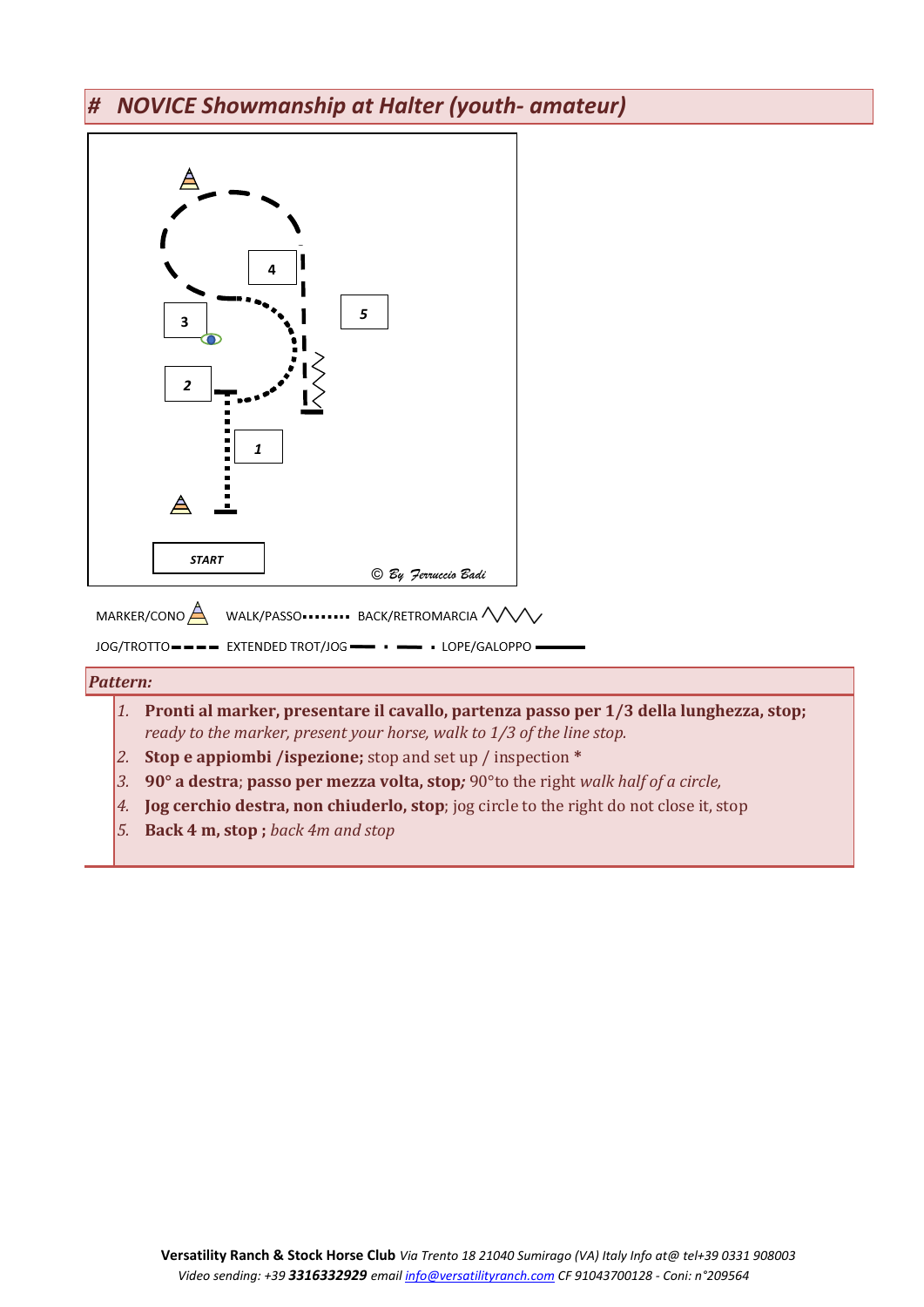### *# Pony and Beginner Horsemanship*



| <b>Pattern:</b> |    |                                                                         |  |  |
|-----------------|----|-------------------------------------------------------------------------|--|--|
|                 |    | <b>1.</b> Pronti al marker 1 passo; ready at marker $n^{\circ}$ 1, walk |  |  |
|                 |    | 2. Al marker trotto; at marker $n^{\circ}2$ , jog                       |  |  |
|                 |    | 3. Al marker 3 passo, stop; at 3rd marker, walk, stop                   |  |  |
|                 | 4. | <b>Stop</b>                                                             |  |  |
|                 |    |                                                                         |  |  |
|                 |    |                                                                         |  |  |
|                 |    |                                                                         |  |  |
|                 |    |                                                                         |  |  |
|                 |    |                                                                         |  |  |
|                 |    |                                                                         |  |  |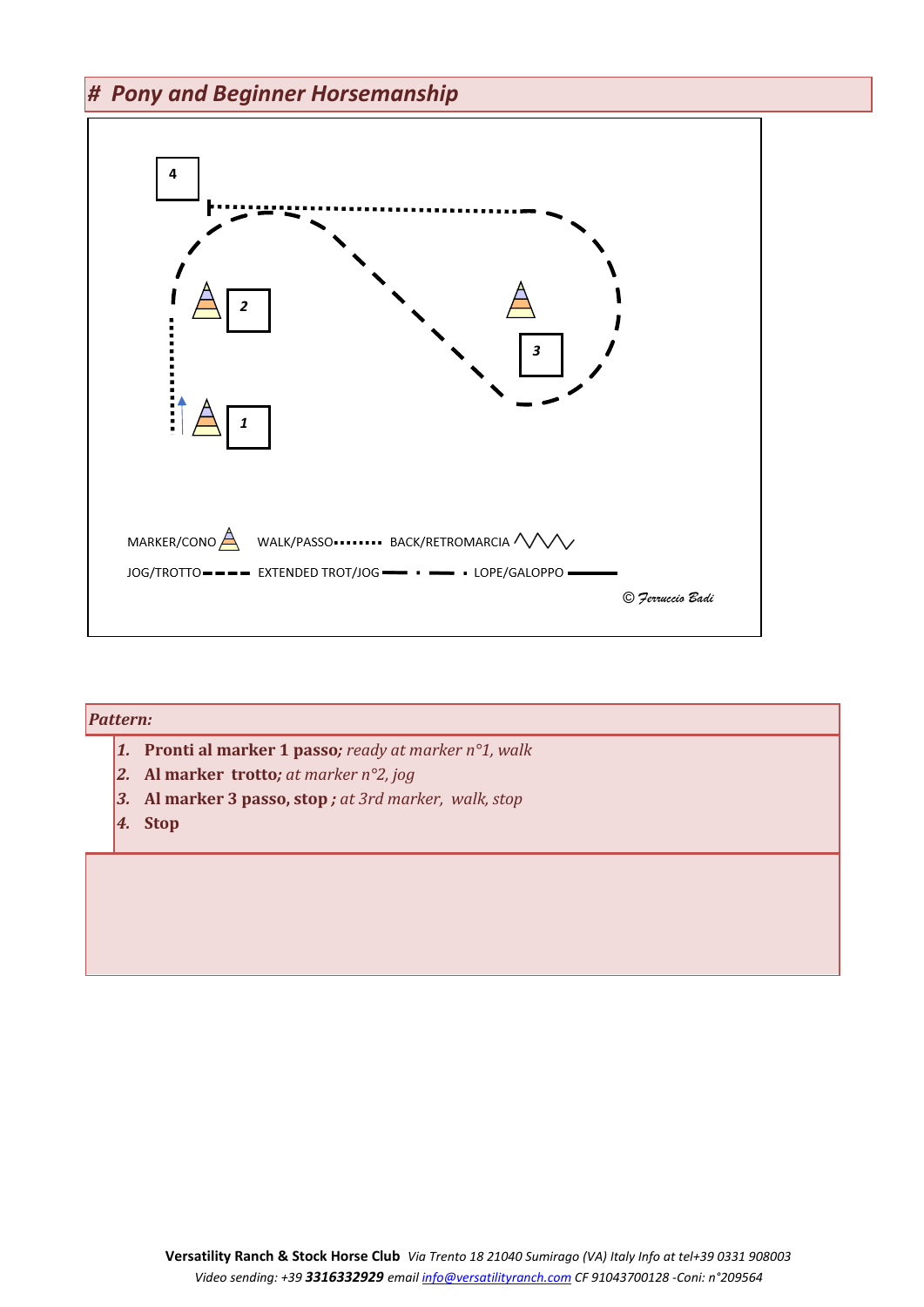### *# Walk and trot Horsemanship*



# *Pattern: 1.* **Pronti al marker trotto***; ready at marker n°1, jog 2.* **Al marker curvare***; at marker turn 3.* **Superato il marker 3 passo** *; pass the 3rd marker, walk, 4.* **Stop, Back 3m;** *stop, Back 3m-3,2 yard*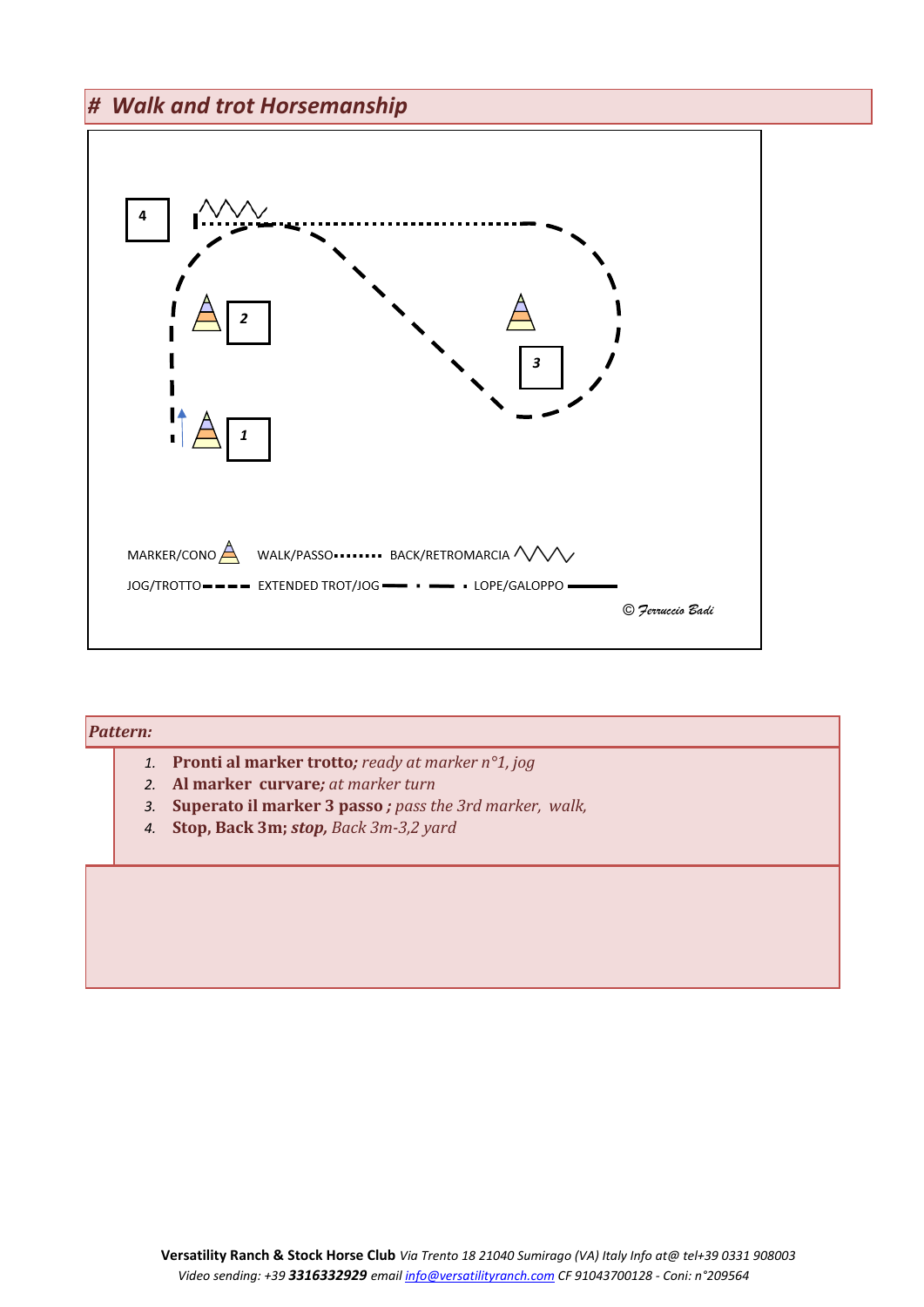### *# Rookie Horsemanship*



| <i>Pattern:</i> |    |                                                                                                                                                                                                                  |  |
|-----------------|----|------------------------------------------------------------------------------------------------------------------------------------------------------------------------------------------------------------------|--|
|                 |    | 1. Pronti al marker 1 passo; ready at marker $n^{\circ}1$ , walk<br>2. Al marker trotto; at marker $n^{\circ}2$ , jog<br>3. 1/2 circolo galoppo sinistro, passo, stop; complete 1/2 circle left lope, walk, stop |  |
|                 | 4. | Stop, Back 3m; stop, Back 3m-3,2 yard                                                                                                                                                                            |  |
|                 |    |                                                                                                                                                                                                                  |  |
|                 |    |                                                                                                                                                                                                                  |  |
|                 |    |                                                                                                                                                                                                                  |  |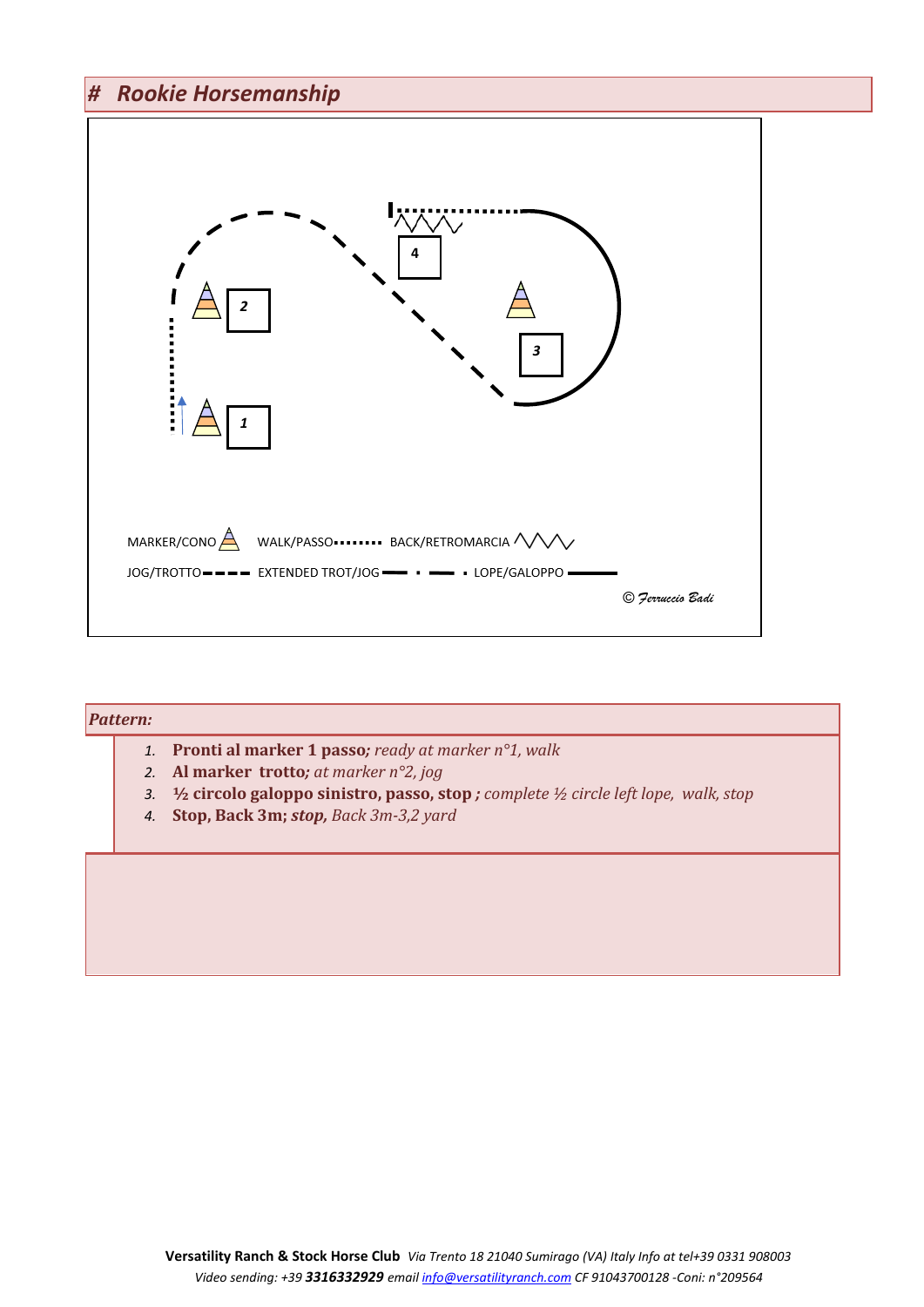### *# Novice Horsemanship youth and amateur*



### *Pattern: 1.* **Pronti al marker 1 passo***; ready at marker n°1, walk 2.* **Al marker 2 trotto***; at marker n°2, jog 3.* **Transizione al galoppo destro***; transition at right lope 4.* **Trotto sulla diagonale;** *jog the diagonal 5.* **Galoppo sinistro;** *left lope 6.* **Rompere al passo, stop quando in linea con il marker, stop e back 4m;** *slow down at walk, stop and back up 4 m,*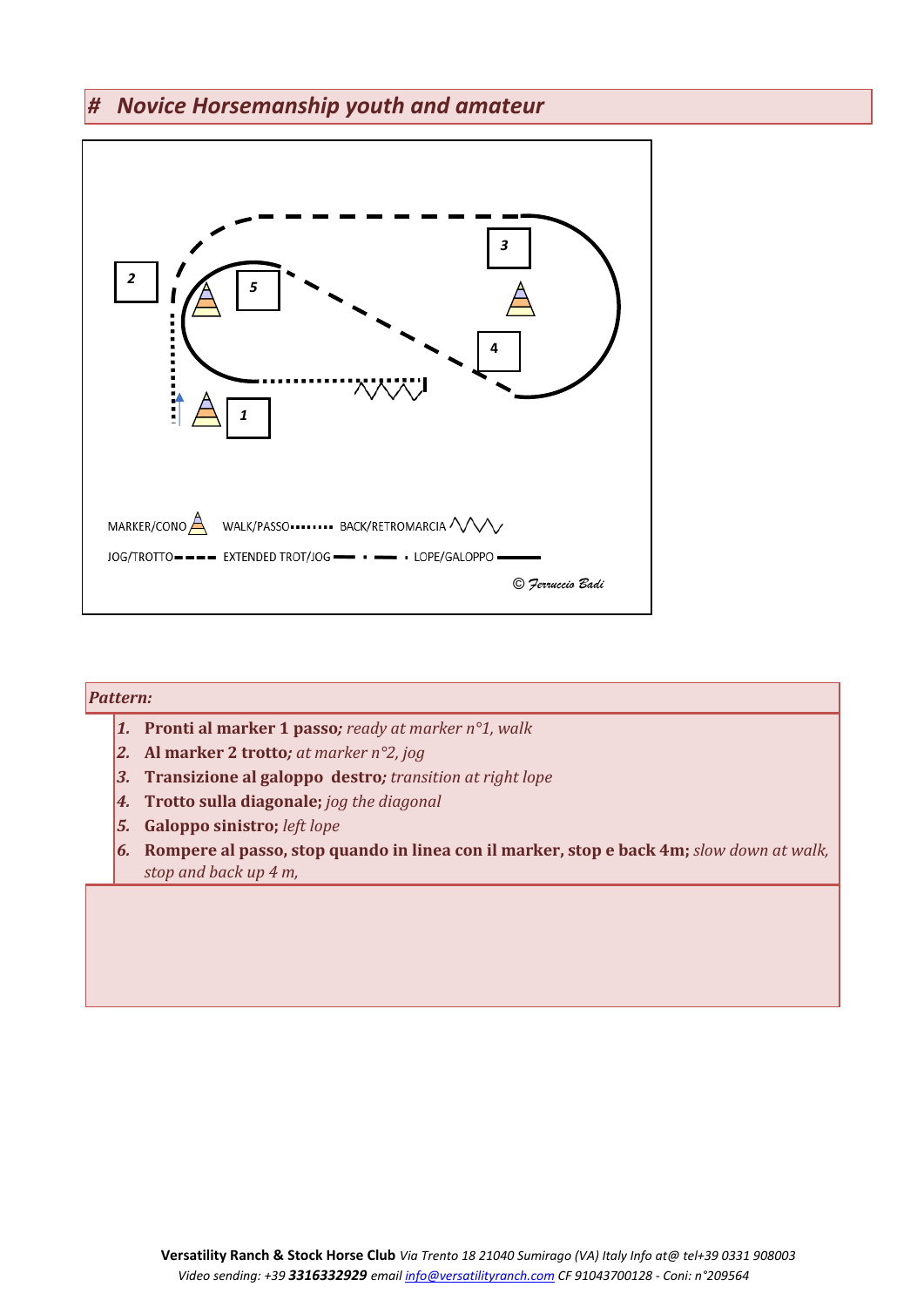*# Hunt Seat Equitation (one class for all)* 



- *1.* **Passo, poi trotto battuto diagonale destro***; Walk, right diagonal posted trot,*
- *2.* **trotto battuto diagonale sinistro***; left diagonal posted trot*
- *3.* **Trotto allungato seduto***; sit extetended trot*
- *4.* **Galoppo sinistro;** *left canter*
- *5.* **Trotto seduto;** *sit trot*
- *6.* **Stop and 4m back ;** *stop and 4m Back*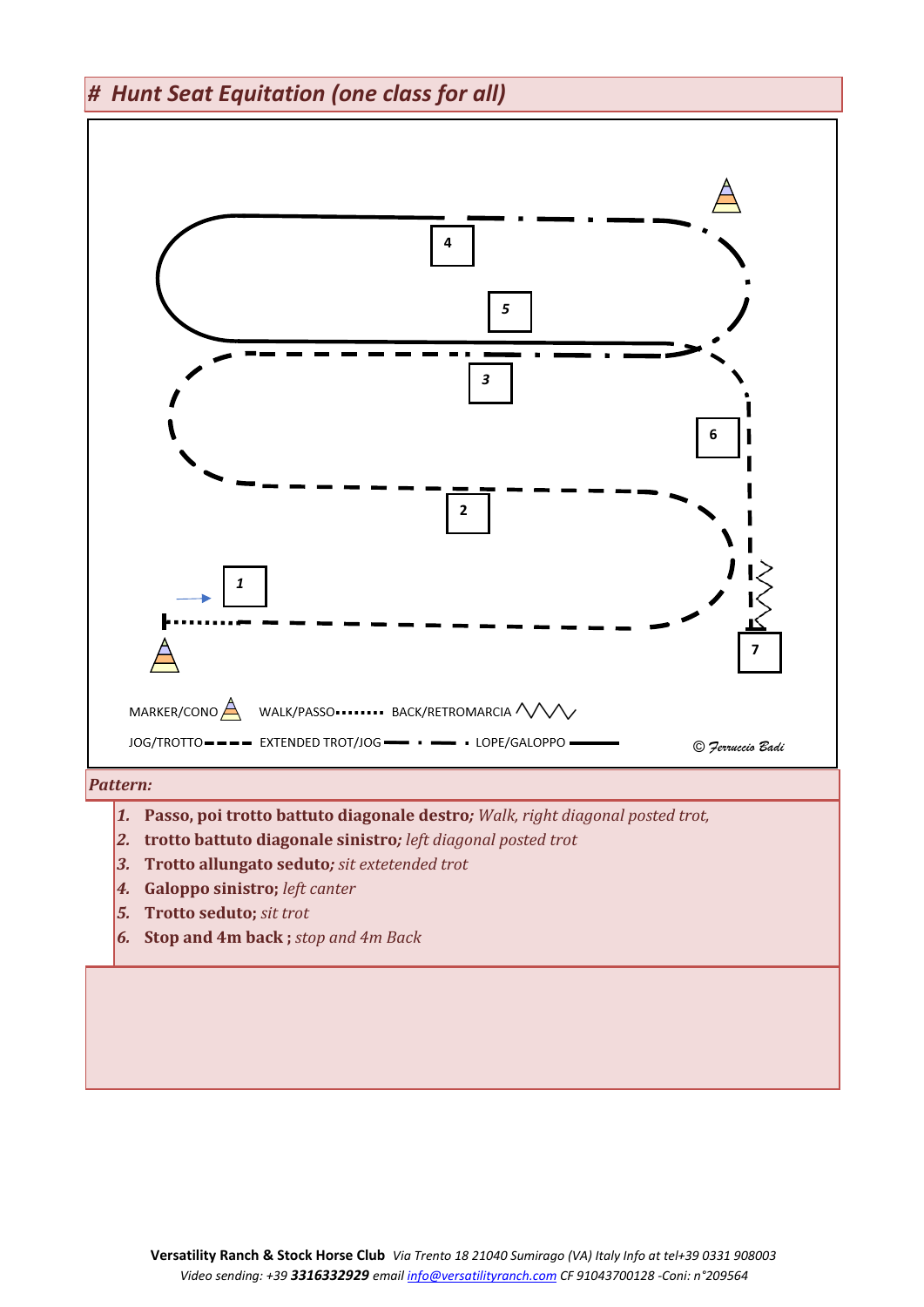### *# Trail a Mano; IN HAND TRAIL all classes*

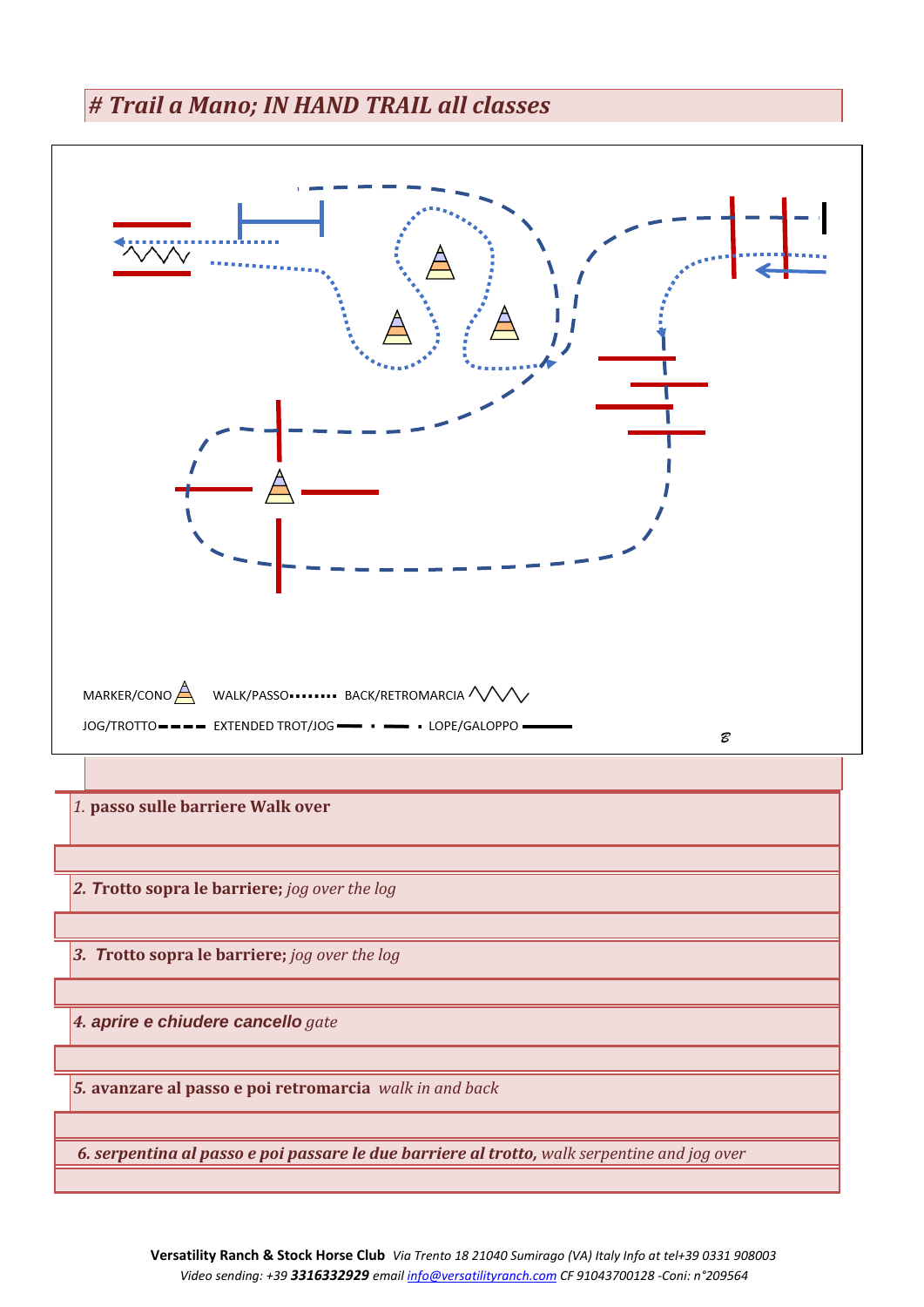### *# Pony and beginner Rookies– walk and trot Trail Horse*

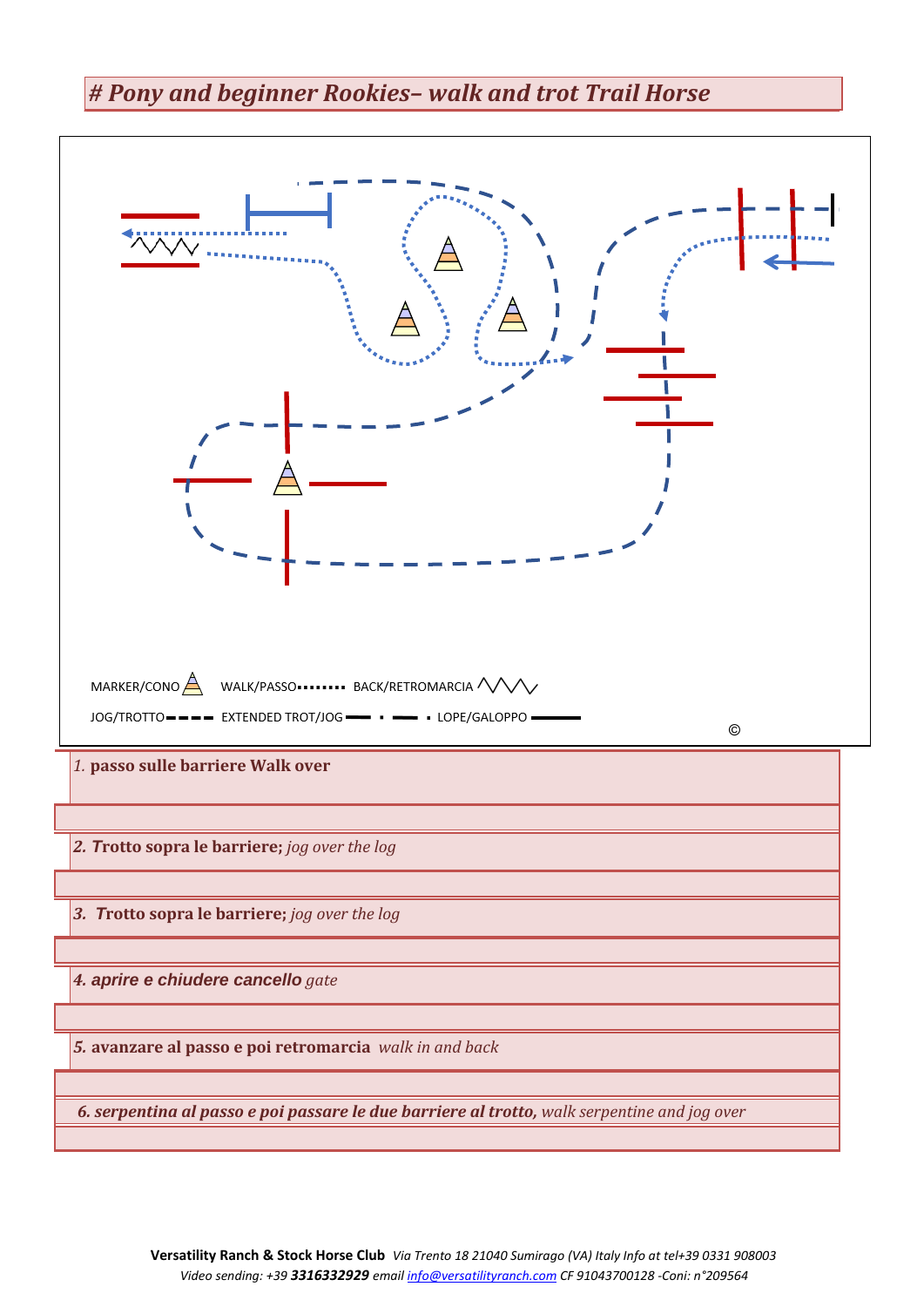*# Novice Trail Horse Amt & Youth*



*4. jog e galoppo sinistro sulle due barriere; Jog and lope over the 2 logs 5. cancello: gate*

*6. Back dentro il corridoio; back inside the alley* 

*7. Serpentina al Jog; Jog serpentine*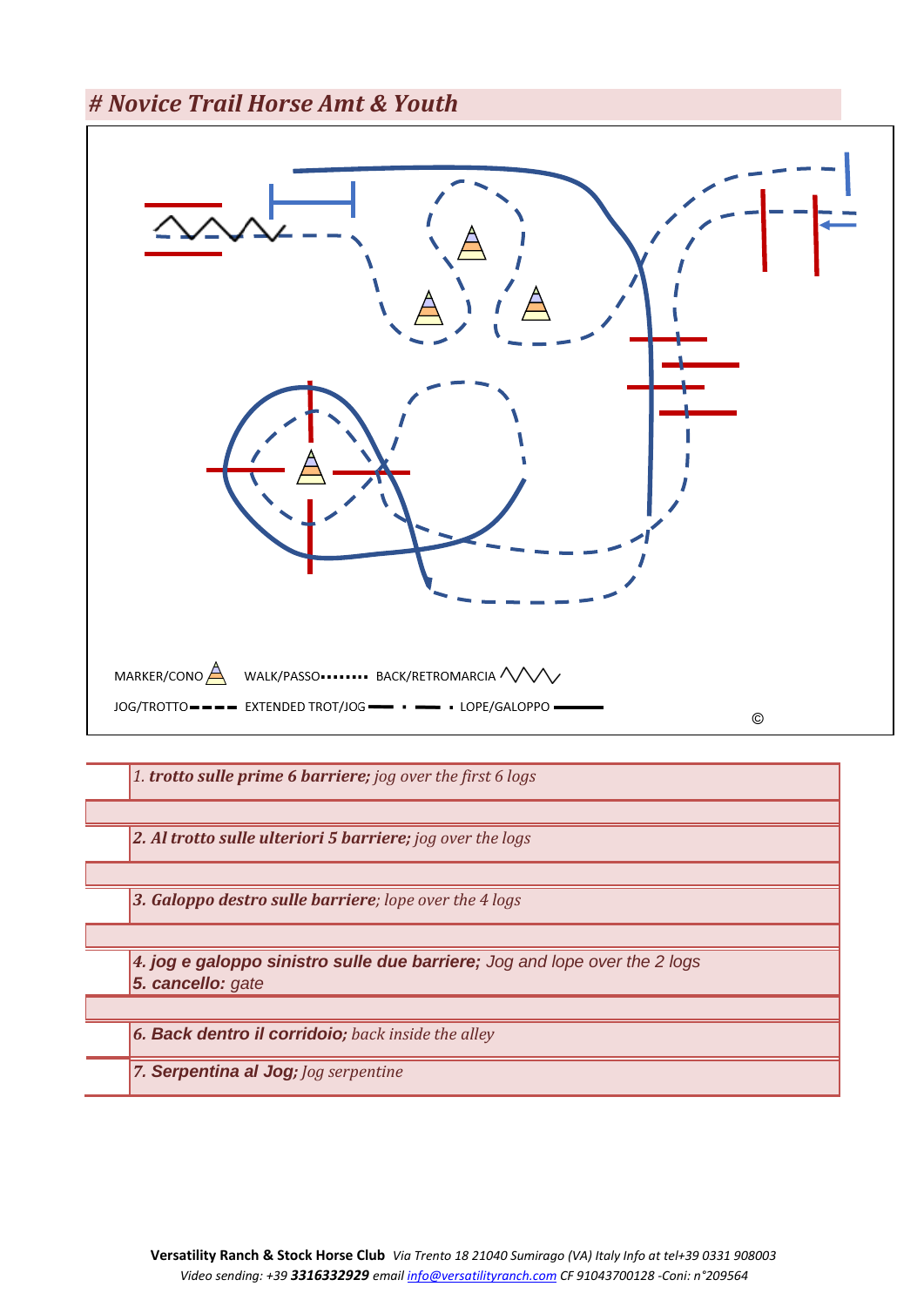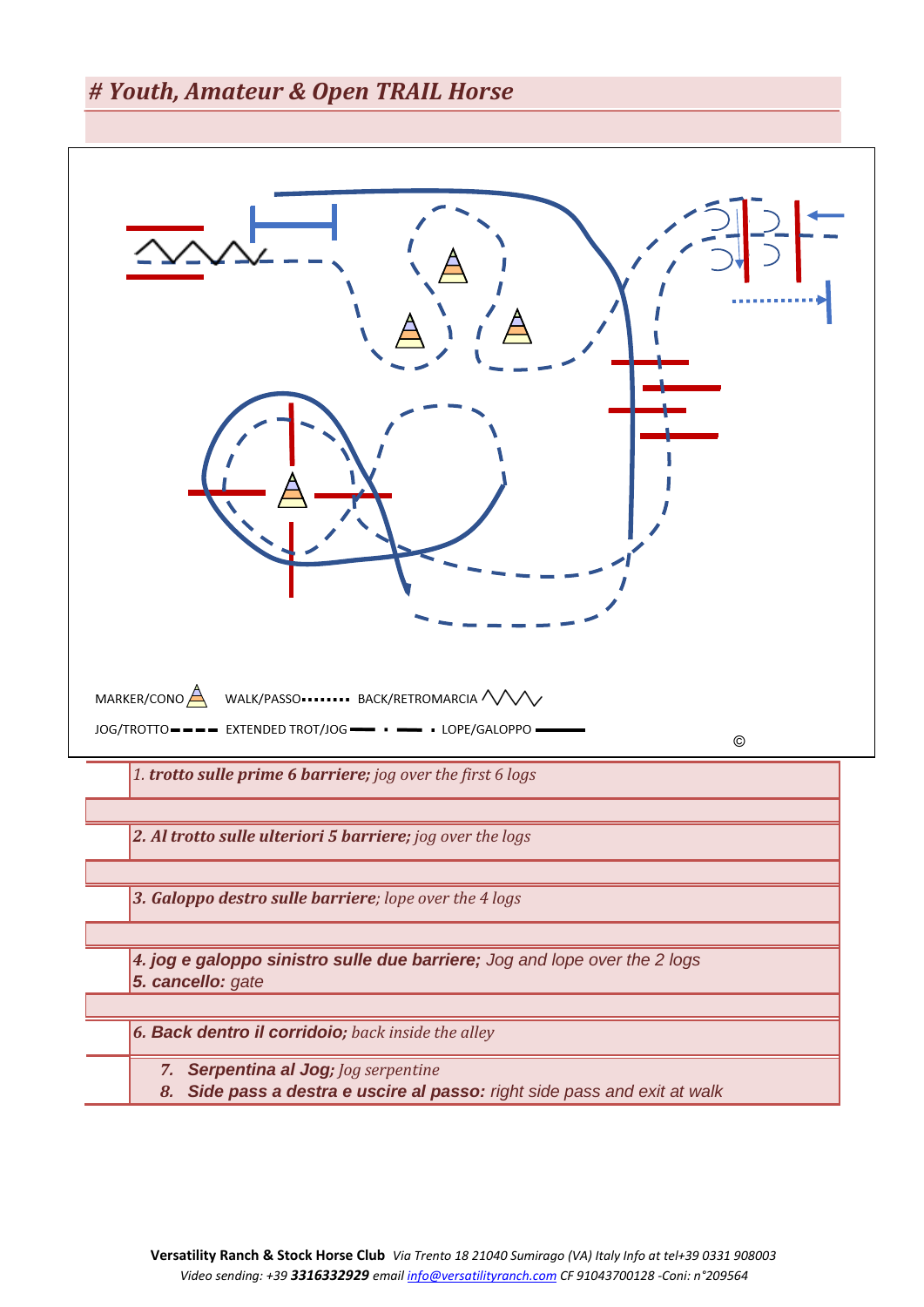## **# RANCH RIDING all classes**

 *:Rookie il galoppo allungato non è richiesto/ no extended lope*



- Walk Trot **Ext Trot** Lope **Ext Lope** HHHH Back

- I. Walk
- 2. Trot
- 3. Extended trot
- 4. Stop and back
- 5. Side pass over log right 6. I/4 turn right, walk over logs
- 7. Walk
- 
- 8. Lope left lead
- 9. Extended lope (left lead) IO. Collect lope, change leads (simple or flying)
- II. Lope right lead
- I2. Trot
- 13. Stop, one 360 degree turn either direction
- Note: The drawn description of this pattern is only intended for the general depiction of the pattern. Exhibitors should utilize the arena space to best exhibit their horses.